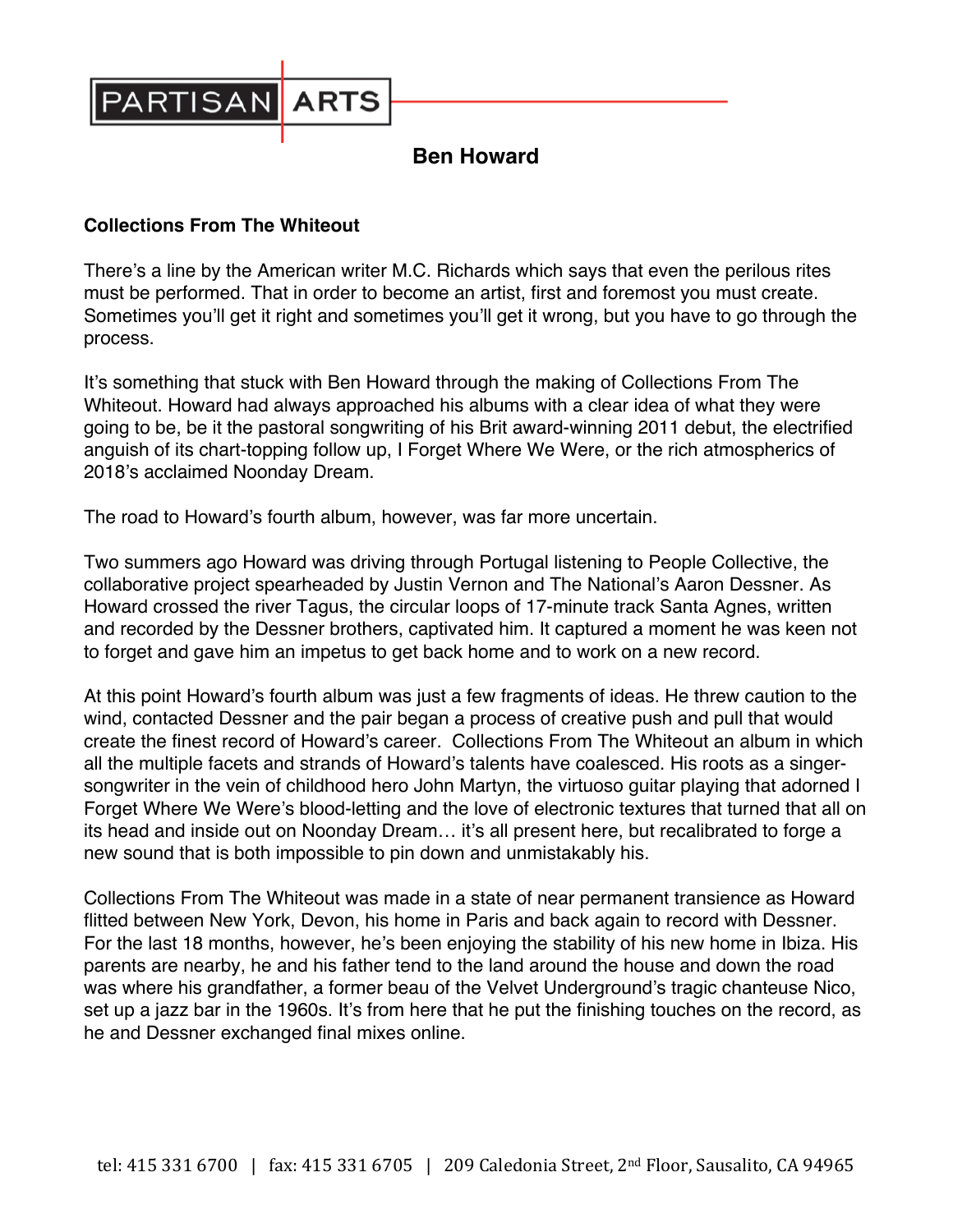

When Ben travelled alone to New York, it was with an open-mind and a head full of ideas. He was keen to delve more into the sphere of tape loops and FXs (still inspired by that drive through Portugal listening to Saint Agnes), and to putting his guitars through a "spaceship of pedal boards", but also to perhaps embrace the notion of collaboration that was so imperative to Dessner but perhaps less familiar to the Ben of old who relied on his trusted crew of familiar faces.

But if you're opening the door to a producer's input, you might as well leave it ajar for some new players too. Aaron has hands and feet in all the pies, and he opened up his contacts book to pepper the stew. Yussef Dayes, one of the UK's most innovative young drummer/producer's, especially in the field of jazz features, as does Kate Stables from This Is The Kit, James Krivchenia from Big Thief, Kyle Keegan from Hiss Golden Messenger, and Aaron lent his hand too where needed. Thomas Bartlett, St. Vincent's go-to pianist, and Rob Moose, a long-standing arranger of strings for Bon Iver and collaborator to Laura Marling, Blake Mills, and Phoebe Bridgers is also present, seasoning the mix accordingly. Long-term guitarist to Ben's band, Mickey Smith, remains a reassuring constant.

Whereas Howard's previous two records featured more than their fair share of personal soulscraping, this time around he wanted to look outwards. Stories sifted from the news provided the inspiration for a selection of vivid narrative snapshots - the death of amateur sailor Donald Crowhurst; Russian fraudster Anna Sorokin; Richard Russell, the man who stole and crashed a plane in Seattle; the dismembered body a friend of his father found in a suitcase floating along the Thames; an England puffed up into absurdity by political outrage and infighting all fed his songs. Yet as we wrote, his own interior world crept in.

"I had a phase where it was going to be a concept record. I didn't feel like I had loads of stuff about myself that I wanted to write about so I was cherry picking bits of news feeds and little interesting stories," he recalls. "Then when you tinker with it, you try and fit words in, you stretch it and then all of a sudden your normal tics start feeding into it and songs end up being partly about yourself partly about someone else. It's sort of an amalgamation," he pauses, before adding with a laugh. "I wanted to write a concept record, but I got distracted."

That duality has created a record that sits majestically between worlds. Though it lies within an unmistakably modern sky scraper of sound, the beautiful ode at the heart of You Have Your Way could have been sung for centuries. Similarly, as it bumps along a distorted electronic crunch, Sage That She Was Burning takes a contemporary tale of a life lost to excess but presents it within the vernacular of ancient folk tradition.

"I've always had an inclination towards Celtic and English folk. I listen to a lot of old Irish rebel music - that's my Sunday morning jam," he deadpans. "But rather than copying a style, I'm really keen on the amalgamation of styles and how you can fuse things together."